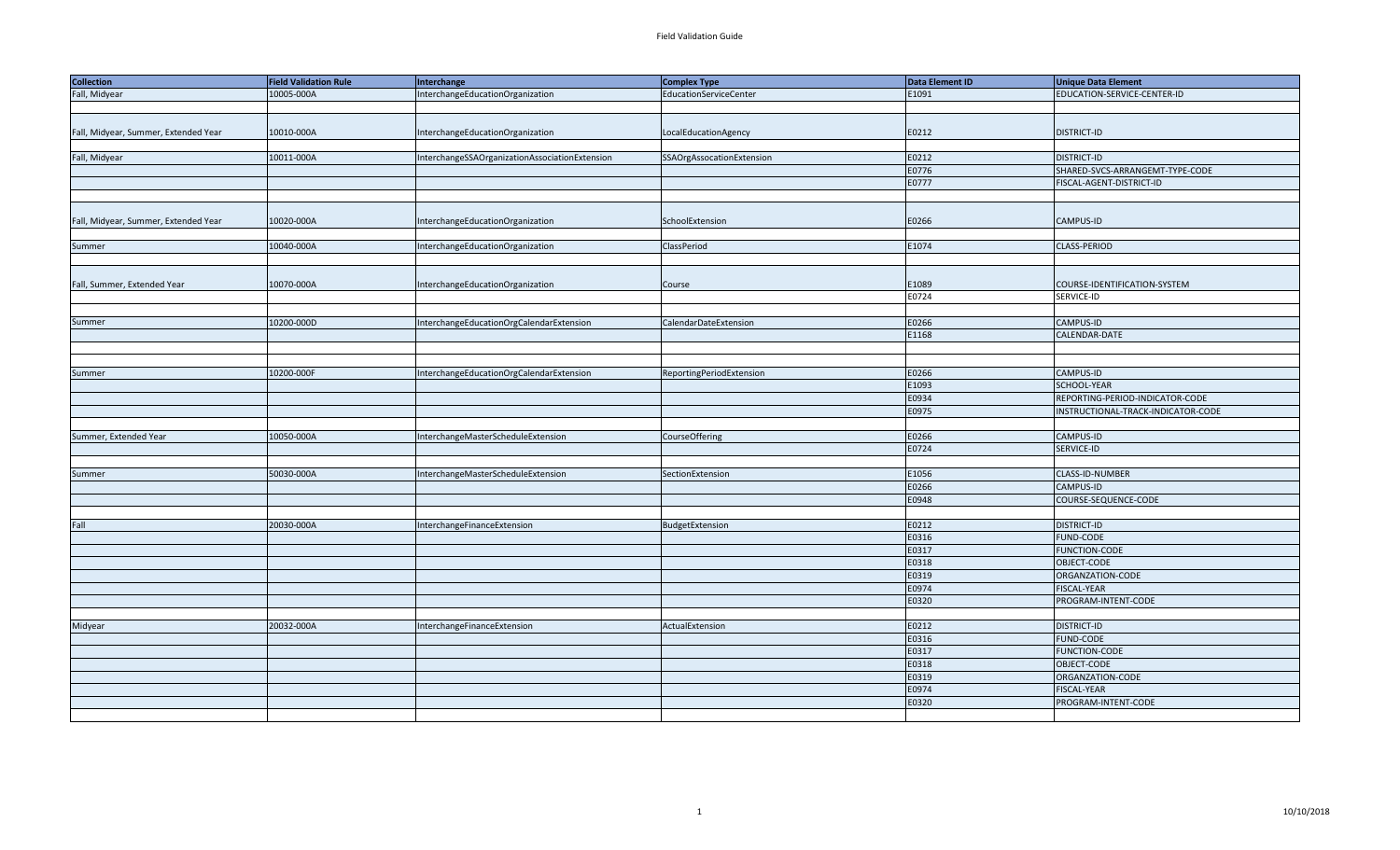| <b>Collection</b>           | <b>Field Validation Rule</b> | Interchange                           | <b>Complex Type</b>                            | Data Element ID | <b>Unique Data Element</b>      |
|-----------------------------|------------------------------|---------------------------------------|------------------------------------------------|-----------------|---------------------------------|
| Midyear                     | 20033-000A                   | InterchangeFinanceExtension           | ActualExtension                                | E0212           | <b>DISTRICT-ID</b>              |
|                             |                              |                                       |                                                | E0981           | SHARED-SVCS-ARR-MEMBER-DIST-ID  |
|                             |                              |                                       |                                                | E0776           | SHARED-SVCS-ARRANGEMT-TYPE-CODE |
|                             |                              |                                       |                                                | E0316           | <b>FUND-CODE</b>                |
|                             |                              |                                       |                                                | E0974           | <b>FISCAL-YEAR</b>              |
|                             |                              |                                       |                                                |                 |                                 |
| Fall, Summer                | 30040-000A                   | InterchangeStaffAssociationExtension  | StaffExtension                                 | E0212           | <b>DISTRICT-ID</b>              |
|                             |                              |                                       |                                                | E1524           | TX-UNIQUE-STAFF-ID              |
|                             |                              |                                       |                                                |                 |                                 |
| Fall, Summer                | 30050-000A                   | InterchangeStaffAssociationExtension  | StaffEducationOrgEmploymentAssociatonExtension | E0212           | <b>DISTRICT-ID</b>              |
|                             |                              |                                       |                                                | E1524           | TX-UNIQUE-STAFF-ID              |
|                             |                              |                                       |                                                |                 |                                 |
| Fall                        | 30055-000A                   | InterchangeStaffAssociationExtension  | ContractedInstructionalStaffFTEExtension       | E0212           | <b>DISTRICT-ID</b>              |
|                             |                              |                                       |                                                | E0266           | CAMPUS-ID                       |
|                             |                              |                                       |                                                | E0320           | PROGRAM-INTENT-CODE             |
|                             |                              |                                       |                                                |                 |                                 |
| Fall                        | 30060-000A                   | InterchangeStaffAssociationExtension  | PayrollExtension                               | E0212           | <b>DISTRICT-ID</b>              |
|                             |                              |                                       |                                                | E1524           | TX-UNIQUE-STAFF-ID              |
|                             |                              |                                       |                                                | E0974           | <b>FISCAL-YEAR</b>              |
|                             |                              |                                       |                                                | E0316           | FUND-CODE                       |
|                             |                              |                                       |                                                | E0317           | <b>FUNCTION-CODE</b>            |
|                             |                              |                                       |                                                | E0318           | OBJECT-CODE                     |
|                             |                              |                                       |                                                | E0319           | ORGANIZATION-CODE               |
|                             |                              |                                       |                                                | E0320           | PROGRAM-INTENT-CODE             |
|                             |                              |                                       |                                                | E0424           | PAYROLL-ACTIVITY-CODE           |
|                             |                              |                                       |                                                |                 |                                 |
| Fall                        | 30090-000A                   | InterchangeStaffAssociationExtension  | StaffResponsibilitiesExtension                 | E1524           | TX-UNIQUE-STAFF-ID              |
|                             |                              |                                       |                                                | E0266           | CAMPUS-ID                       |
|                             |                              |                                       |                                                | E0721           | ROLE-ID                         |
|                             |                              |                                       |                                                | E0724           | SERVICE-ID                      |
|                             |                              |                                       |                                                | E0747           | POPULATION-SERVED-CODE          |
|                             |                              |                                       |                                                |                 |                                 |
| Fall                        | 30305-000A                   | InterchangeStaffAssociationExtension  | TeacherSectionAssociation                      | E1524           | TX-UNIQUE-STAFF-ID              |
|                             |                              |                                       |                                                | E0266           | CAMPUS-ID                       |
|                             |                              |                                       |                                                | E1056           | CLASS-ID-NUMBER                 |
|                             |                              |                                       |                                                | E0948           | COURSE-SEQUENCE-CODE            |
|                             |                              |                                       |                                                | E1065           | ASSIGNMENT-BEGIN-DATE           |
|                             |                              |                                       |                                                |                 |                                 |
| Fall, Summer, Extended Year | 40100-000A                   | InterchangeStudentExtension           | StudentExtension                               | E0212           | <b>DISTRICT-ID</b>              |
|                             |                              |                                       |                                                | E1523           | TX-UNIQUE-STUDENT-ID            |
|                             |                              |                                       |                                                |                 |                                 |
| Fall, Summer, Extended Year | 40110-000A                   | InterchangeStudentEnrollmentExtension | StudentSchoolAssociationExtension              | E1523           | TX-UNIQUE-STUDENT-ID            |
|                             |                              |                                       |                                                | E0266           | CAMPUS-ID                       |
|                             |                              |                                       |                                                |                 |                                 |
| Summer, Extended Year       | 40110-000E                   | InterchangeStudentEnrollmentExtension | StudentSectionAssociation                      | E1523           | TX-UNIQUE-STUDENT-ID            |
|                             |                              |                                       |                                                | E0266           | CAMPUS-ID                       |
|                             |                              |                                       |                                                | E1056           | CLASS-ID-NUMBER                 |
|                             |                              |                                       |                                                | E0948           | COURSE-SEQUENCE-CODE            |
|                             |                              |                                       |                                                | E1069           | STUDENT-BEGIN-DATE              |
|                             |                              |                                       |                                                |                 |                                 |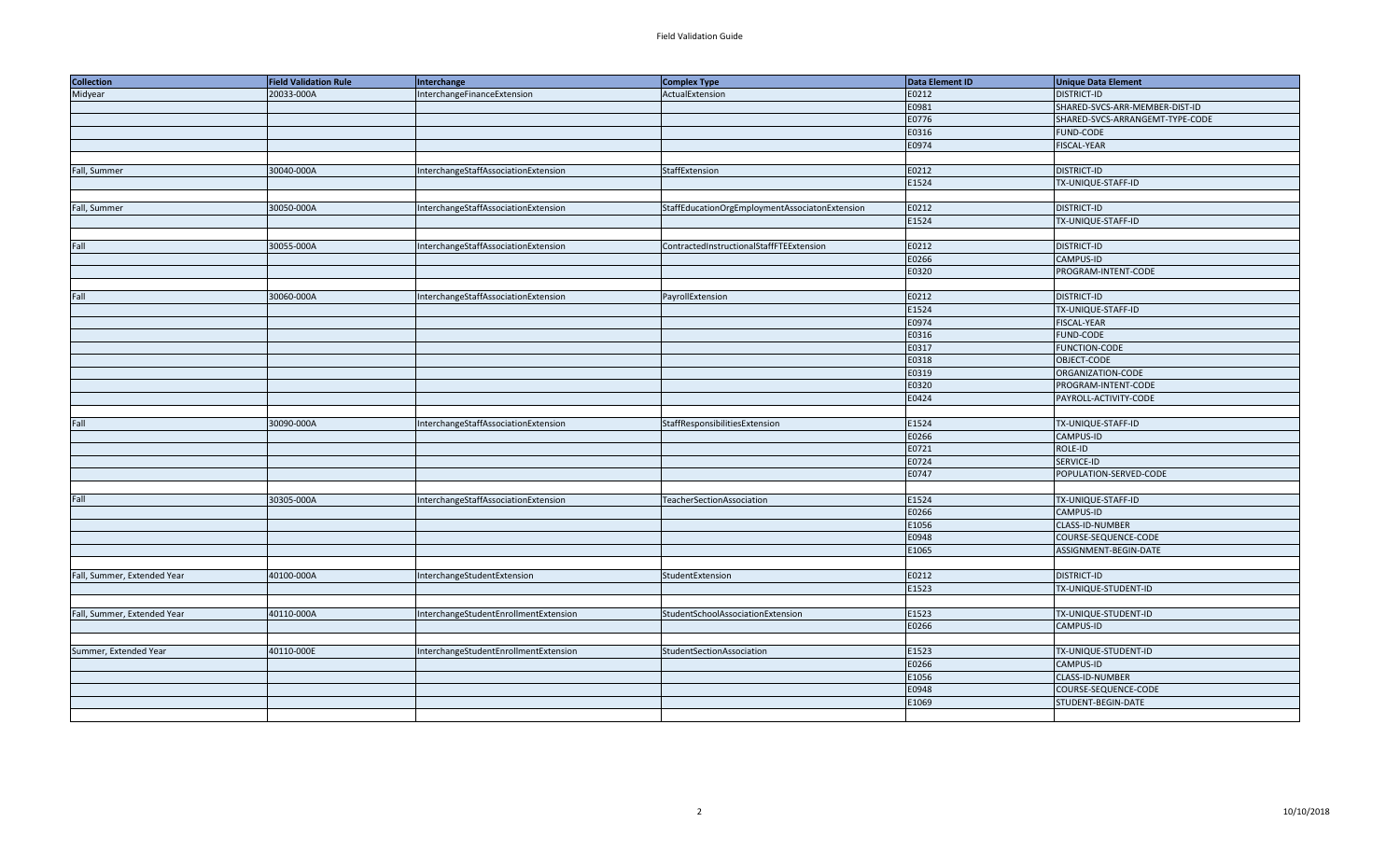| <b>Collection</b>   | <b>Field Validation Rule</b> | Interchange                           | <b>Complex Type</b>                               | Data Element ID | <b>Unique Data Element</b>         |
|---------------------|------------------------------|---------------------------------------|---------------------------------------------------|-----------------|------------------------------------|
| Fall                | 40170-000A                   | InterchangeStudentEnrollmentExtension | CareerAndTechnicalEducationCourseExtension        | E0212           | <b>DISTRICT-ID</b>                 |
|                     |                              |                                       |                                                   | E1523           | TX-UNIQUE-STUDENT-ID               |
|                     |                              |                                       |                                                   | E0724           | SERVICE-ID                         |
|                     |                              |                                       |                                                   |                 |                                    |
| Fall                | 40203-000A                   | InterchangeStudentEnrollmentExtension | SchoolLeaverExtension                             | E0212           | <b>DISTRICT-ID</b>                 |
|                     |                              |                                       |                                                   | E1523           | TX-UNIQUE-STUDENT-ID               |
|                     |                              |                                       |                                                   |                 |                                    |
| Fall, Extended Year | 40110-000H                   | InterchangeStudentProgramExtension    | StudentProgramExtension                           | E1523           | TX-UNIQUE-STUDENT-ID               |
|                     |                              |                                       |                                                   |                 |                                    |
|                     |                              |                                       |                                                   |                 |                                    |
| Summer              | 40110-000V                   | InterchangeStudentProgramExtension    | StudentProgramExtension                           | E1523           | TX-UNIQUE-STUDENT-ID               |
|                     |                              |                                       |                                                   |                 |                                    |
| Fall                | 41163-000A                   | InterchangeStudentProgramExtension    | StudentSpecialEdProgramAssociationExtension       | E0212           | <b>DISTRICT-ID</b>                 |
|                     |                              |                                       |                                                   | E1523           | TX-UNIQUE-STUDENT-ID               |
|                     |                              |                                       |                                                   |                 |                                    |
| Fall                | 41169-000A                   | InterchangeStudentProgramExtension    | StudentCTEProgramAssociationExtension             | E0212           | <b>DISTRICT-ID</b>                 |
|                     |                              |                                       |                                                   | E1523           | TX-UNIQUE-STUDENT-ID               |
|                     |                              |                                       |                                                   |                 |                                    |
| Summer              | 41461-000A                   | InterchangeStudentProgramExtension    | StudentTitleiPartAProgramAssociationExtension     | E0212           | <b>DISTRICT-ID</b>                 |
|                     |                              |                                       |                                                   | E1523           | TX-UNIQUE-STUDENT-ID               |
|                     |                              |                                       |                                                   | E0782           | CAMPUS-ID-OF-ENROLLMENT            |
|                     |                              |                                       |                                                   |                 |                                    |
| Fall                | 41461-000C                   | InterchangeStudentProgramExtension    | StudentTitleIPartAProgramAssociationExtension     | E0212           | <b>DISTRICT-ID</b>                 |
|                     |                              |                                       |                                                   | E1523           | TX-UNIQUE-STUDENT-ID               |
|                     |                              |                                       |                                                   |                 |                                    |
|                     | 42400-000A                   |                                       | BasicReportingPeriodAttendanceExtension           | E1523           | TX-UNIQUE-STUDENT-ID               |
| Summer              |                              | InterchangeStudentAttendanceExtension |                                                   | E0782           | CAMPUS-ID-OF-ENROLLMENT            |
|                     |                              |                                       |                                                   |                 |                                    |
|                     |                              |                                       |                                                   | E1085<br>E0975  | ATTENDANCE-EVENT-INDICATOR         |
|                     |                              |                                       |                                                   |                 | INSTRUCTIONAL-TRACK-INDICATOR-CODE |
|                     |                              |                                       |                                                   | E0934           | REPORTING-PERIOD-INDICATOR-CODE    |
|                     |                              |                                       |                                                   | E0017           | GRADE-LEVEL-CODE                   |
|                     |                              |                                       |                                                   |                 |                                    |
| Summer              | 42401-000A                   | InterchangeStudentAttendanceExtension | SpecialProgramsReportingPeriodAttendanceExtension | E1523           | TX-UNIQUE-STUDENT-ID               |
|                     |                              |                                       | <b>Bilingual/ESL Attendance</b>                   | E0782           | CAMPUS-ID-OF-ENROLLMENT            |
|                     |                              |                                       |                                                   | E1085           | ATTENDANCE-EVENT-INDICATOR         |
|                     |                              |                                       |                                                   | E0975           | INSTRUCTIONAL-TRACK-INDICATOR-CODE |
|                     |                              |                                       |                                                   | E0934           | REPORTING-PERIOD-INDICATOR-CODE    |
|                     |                              |                                       |                                                   | E0017           | GRADE-LEVEL-CODE                   |
|                     |                              |                                       |                                                   |                 |                                    |
| Summer              | 42401-000B                   | InterchangeStudentAttendanceExtension | SpecialProgramsReportingPeriodAttendanceExtension | E1523           | TX-UNIQUE-STUDENT-ID               |
|                     |                              |                                       | Pregnancy Related Services Attendance             | E0782           | CAMPUS-ID-OF-ENROLLMENT            |
|                     |                              |                                       |                                                   | E1085           | ATTENDANCE-EVENT-INDICATOR         |
|                     |                              |                                       |                                                   | E0975           | INSTRUCTIONAL-TRACK-INDICATOR-CODE |
|                     |                              |                                       |                                                   | E0934           | REPORTING-PERIOD-INDICATOR-CODE    |
|                     |                              |                                       |                                                   | E0017           | GRADE-LEVEL-CODE                   |
|                     |                              |                                       |                                                   |                 |                                    |
| Summer              | 42401-000C                   | InterchangeStudentAttendanceExtension | SpecialProgramsReportingPeriodAttendanceExtension | E1523           | TX-UNIQUE-STUDENT-ID               |
|                     |                              |                                       | Special Education Mainstream Attendance           | E0782           | CAMPUS-ID-OF-ENROLLMENT            |
|                     |                              |                                       |                                                   | E1085           | ATTENDANCE-EVENT-INDICATOR         |
|                     |                              |                                       |                                                   | E0975           | INSTRUCTIONAL-TRACK-INDICATOR-CODE |
|                     |                              |                                       |                                                   | E0934           | REPORTING-PERIOD-INDICATOR-CODE    |
|                     |                              |                                       |                                                   | E0017           | <b>GRADE-LEVEL-CODE</b>            |
|                     |                              |                                       |                                                   |                 |                                    |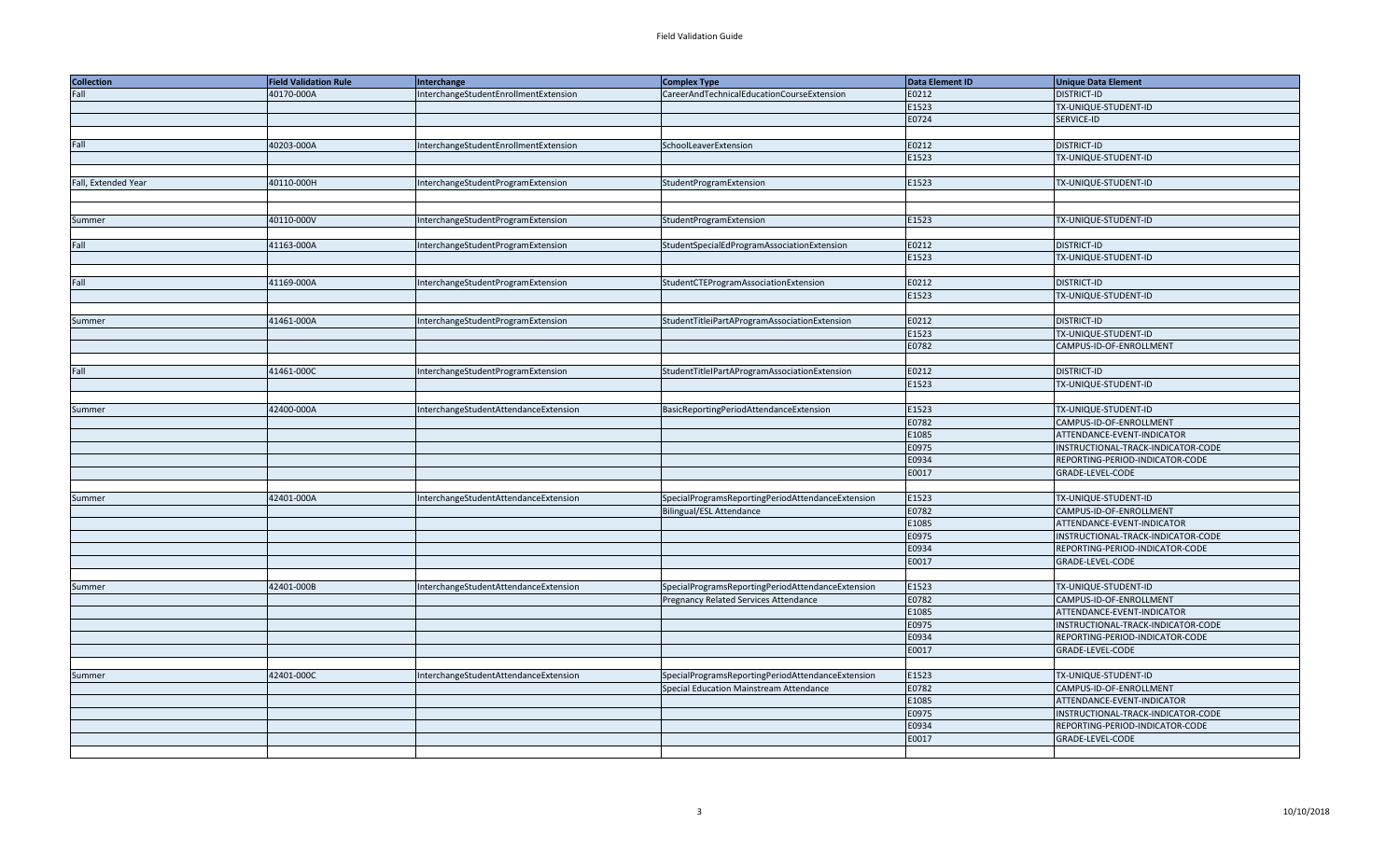| <b>Collection</b> | <b>Field Validation Rule</b> | Interchange                           | Complex Type                                      | Data Element ID | <b>Unique Data Element</b>             |
|-------------------|------------------------------|---------------------------------------|---------------------------------------------------|-----------------|----------------------------------------|
| Summer            | 42401-000D                   | InterchangeStudentAttendanceExtension | SpecialProgramsReportingPeriodAttendanceExtension | E1523           | TX-UNIQUE-STUDENT-ID                   |
|                   |                              |                                       | <b>Special Programs Attendance</b>                | E0782           | CAMPUS-ID-OF-ENROLLMENT                |
|                   |                              |                                       |                                                   | E1085           | ATTENDANCE-EVENT-INDICATOR             |
|                   |                              |                                       |                                                   | E0975           | INSTRUCTIONAL-TRACK-INDICATOR-CODE     |
|                   |                              |                                       |                                                   | E0934           | REPORTING-PERIOD-INDICATOR-CODE        |
|                   |                              |                                       |                                                   | E0935           | NUMBER-DAYS-TAUGHT                     |
|                   |                              |                                       |                                                   | E0017           | GRADE-LEVEL-CODE                       |
|                   |                              |                                       |                                                   |                 |                                        |
| Summer            | 42405-000A                   | InterchangeStudentAttendanceExtension | SpecialProgramsReportingPeriodAttendanceExtension | E1523           | TX-UNIQUE-STUDENT-ID                   |
|                   |                              |                                       | Special Education Attendance                      | E0782           | CAMPUS-ID-OF-ENROLLMENT                |
|                   |                              |                                       |                                                   | E1085           | ATTENDANCE-EVENT-INDICATOR             |
|                   |                              |                                       |                                                   | E0975           | INSTRUCTIONAL-TRACK-INDICATOR-CODE     |
|                   |                              |                                       |                                                   | E0934           | REPORTING-PERIOD-INDICATOR-CODE        |
|                   |                              |                                       |                                                   | E0017           | GRADE-LEVEL-CODE                       |
|                   |                              |                                       |                                                   | E0833           | REG-DAY-SCH-PROG-DEAF-CODE             |
|                   |                              |                                       |                                                   | E0173           | INSTRUCTIONAL-SETTING-CODE             |
|                   |                              |                                       |                                                   | E0944           | ELIGIBLE-DAYS-PRESENT-IN-INSTR-SETTING |
|                   |                              |                                       |                                                   | E0945           | EXCESS-HOURS-IN-INSTRUCTIONAL-SETTING  |
|                   |                              |                                       |                                                   |                 |                                        |
| Summer            | 42408-000A                   | InterchangeStudentAttendanceExtension | SpecialProgramsReportingPeriodAttendanceExtension | E1523           | TX-UNIQUE-STUDENT-ID                   |
|                   |                              |                                       | Extended School Year Services Attendance          | E0212           | <b>DISTRICT-ID</b>                     |
|                   |                              |                                       |                                                   | E0782           | CAMPUS-ID-OF-ENROLLMENT                |
|                   |                              |                                       |                                                   | E0017           | GRADE-LEVEL-CODE                       |
|                   |                              |                                       |                                                   | E0173           | INSTRUCTIONAL-SETTING-CODE             |
|                   |                              |                                       |                                                   |                 |                                        |
| Summer            | 42410-000A                   | InterchangeStudentAttendanceExtension | SpecialProgramsReportingPeriodAttendanceExtension | E1523           | TX-UNIQUE-STUDENT-ID                   |
|                   |                              |                                       | Career and Technical Education Attendance         | E0782           | CAMPUS-ID-OF-ENROLLMENT                |
|                   |                              |                                       |                                                   | E1085           | ATTENDANCE-EVENT-INDICATOR             |
|                   |                              |                                       |                                                   | E0975           | INSTRUCTIONAL-TRACK-INDICATOR-CODE     |
|                   |                              |                                       |                                                   | E0934           | REPORTING-PERIOD-INDICATOR-CODE        |
|                   |                              |                                       |                                                   | E0017           | GRADE-LEVEL-CODE                       |
|                   |                              |                                       |                                                   |                 |                                        |
| Summer            | 42500-000A                   | InterchangeStudentAttendanceExtension | SpecialProgramsReportingPeriodAttendanceExtension | E1523           | TX-UNIQUE-STUDENT-ID                   |
|                   |                              |                                       | Flexible Attendance                               | E0782           | CAMPUS-ID-OF-ENROLLMENT                |
|                   |                              |                                       |                                                   | E1085           | ATTENDANCE-EVENT-INDICATOR             |
|                   |                              |                                       |                                                   | E0975           | INSTRUCTIONAL-TRACK-INDICATOR-CODE     |
|                   |                              |                                       |                                                   | E0934           | REPORTING-PERIOD-INDICATOR-CODE        |
|                   |                              |                                       |                                                   | E0017           | GRADE-LEVEL-CODE                       |
|                   |                              |                                       |                                                   | E1045           | FLEXIBLE-ATTENDANCE-PROGRAM-TYPE-CODE  |
|                   |                              |                                       |                                                   |                 |                                        |
| Summer            | 42505-000A                   | InterchangeStudentAttendanceExtension | SpecialProgramsReportingPeriodAttendanceExtension | E1523           | TX-UNIQUE-STUDENT-ID                   |
|                   |                              |                                       | Special Education Flexible Attendance             | E0782           | CAMPUS-ID-OF-ENROLLMENT                |
|                   |                              |                                       |                                                   | E1085           | ATTENDANCE-EVENT-INDICATOR             |
|                   |                              |                                       |                                                   | E0975           | INSTRUCTIONAL-TRACK-INDICATOR-CODE     |
|                   |                              |                                       |                                                   | E0934           | REPORTING-PERIOD-INDICATOR-CODE        |
|                   |                              |                                       |                                                   | E0017           | GRADE-LEVEL-CODE                       |
|                   |                              |                                       |                                                   | E1045           | FLEXIBLE-ATTENDANCE-PROGRAM-TYPE-CODE  |
|                   |                              |                                       |                                                   | E0173           | INSTRUCTIONAL-SETTING-CODE             |
|                   |                              |                                       |                                                   |                 |                                        |